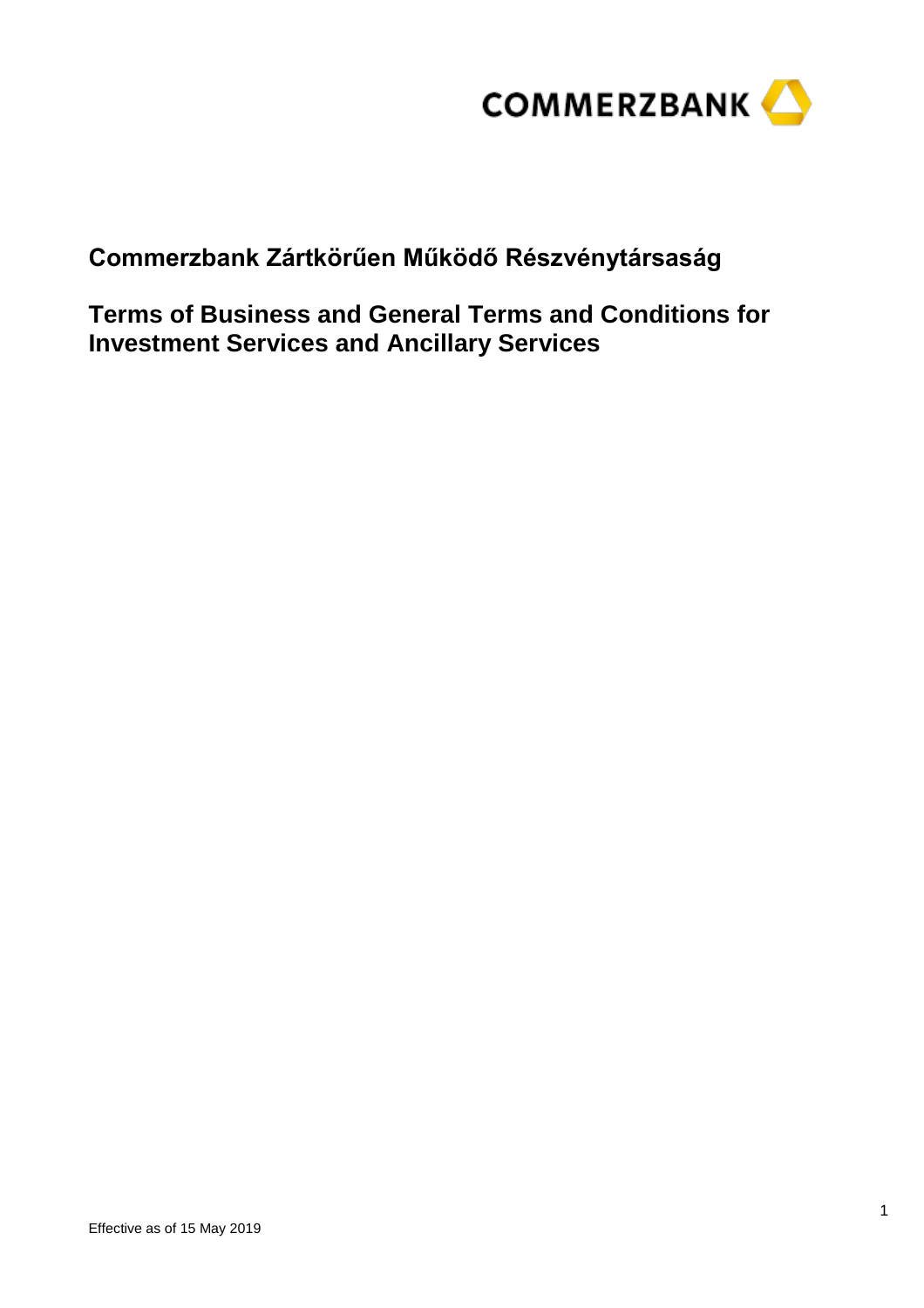# **Contents**

| III. General terms and conditions applicable to contracts and business relationships,       |
|---------------------------------------------------------------------------------------------|
|                                                                                             |
|                                                                                             |
|                                                                                             |
| VII. Suspension of operating license, transfer of portfolio, publicity of business data  13 |
|                                                                                             |
|                                                                                             |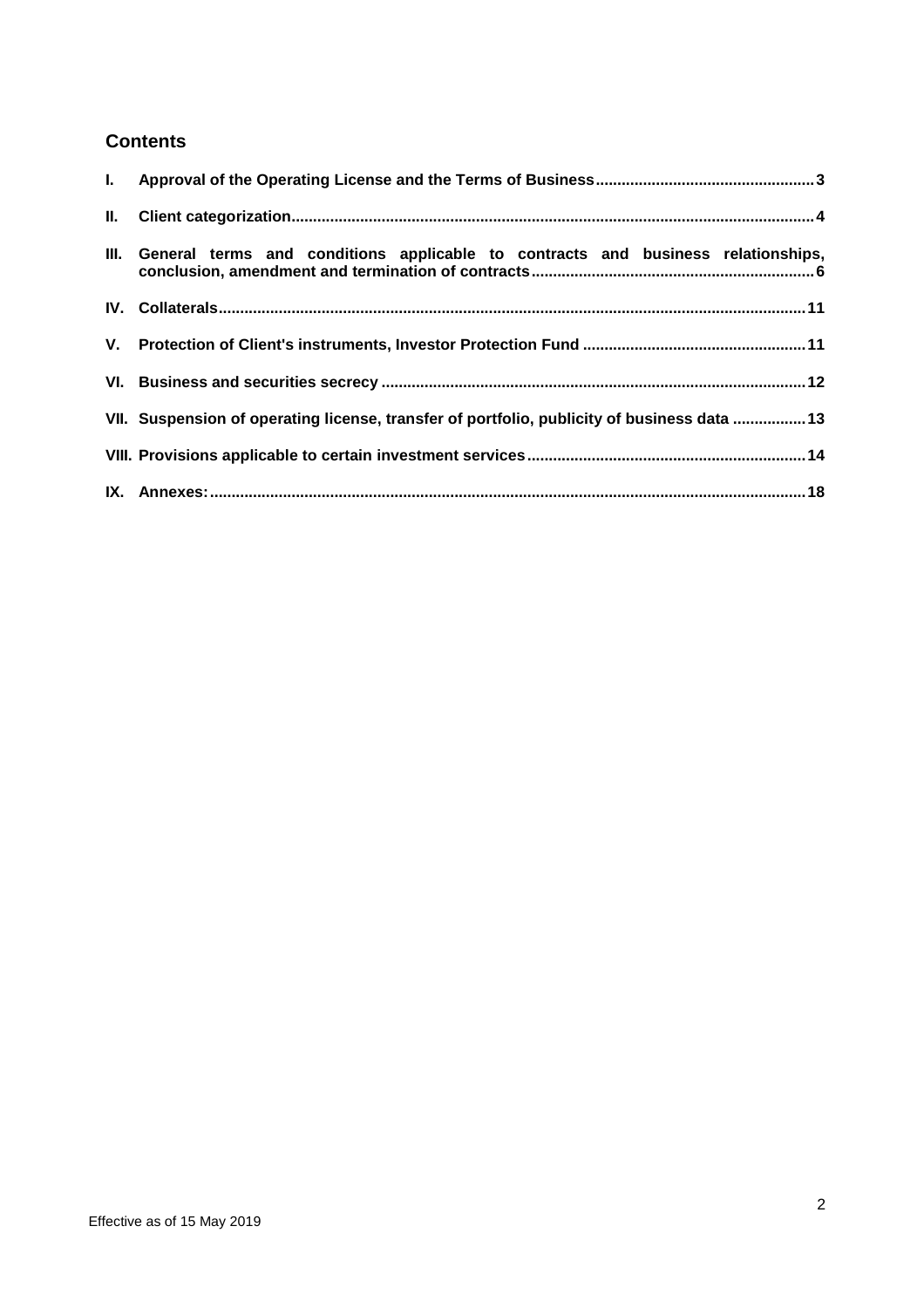# <span id="page-2-0"></span>**I. Approval of the Operating License and the Terms of Business**

- **1. Commerzbank Zártkörűen Működő Részvénytársaság** (registered office: H-1054 Budapest, Széchenyi rakpart 8.) (hereinafter referred to as "the **Bank**") is a universal bank authorised to provide investment services and ancillary services (hereinafter jointly referred to as: "**investment service**") under Act CXXXVIII of 2007 on investment firms and commodity dealers and on the regulations governing their activities (hereinafter referred to as the "**Investment Regulations Act**") and financial services and ancillary services under Act CCXXXVII of 2013 on credit institutions and financial enterprises (hereinafter referred to as the "**Hungarian Banking Act**").
- **2.** The number of the Bank's operating licenses pertaining to investment services are 41.074-1/1999, as issued by the Hungarian Financial and Capital Market Supervisory Authority on 22 November 1999, and III/41.074-3/2001, as issued by the Hungarian Financial Supervisory Authority on 24 April 2001. The above were changed by the Authority by resolution III/41.074-5/2002 dated 20 December 2002 and resolution E-III/735/2008 dated 17 July 2008. Pursuant to the Investment Regulations Act, these licenses correspond to the activities laid down in these Terms of Business.

**3.**

- 3.1. Investment services performed by the Bank:<br>a) own account trading,
	- own account trading,
	- b) Investment advice.
- 3.2. Ancillary services provided by the Bank:
	- a) safe custody services, and the relevant securities account management, in case of printed securities the administration of them and client account management,
	- b) safekeeping and administration of financial instruments for the account of clients, and the relating client account management,
	- c) trading of own account trading with foreign currency related to investment service activities,
		- dealing on own account with foreign exchange in connection with the investment service activity,
	- d) investment research and financial analysis
- 3.3. The Bank's operating license applies to the following financial instruments:
	- a) transferable securities,
	- b) money-market instruments,
	- c) securities issued by collective investment undertakings,<br>d) options, futures, swaps, forward rate agreements linked
	- d) options, futures, swaps, forward rate agreements linked to securities, foreign currencies, interest rates or yields, and any other derivative transactions, instruments, financial indices or measures that may be settled by physical delivery or in cash,
	- e) commodity linked options, futures, swaps, forward rate agreements, and any other derivative transaction or instrument that must be settled in cash, or that may be settled in cash at the option of one of the parties, excluding the expiry of the term of delivery or other grounds for termination,
	- f) commodity linked options, futures, swaps, and any other derivative transaction or instrument that may be settled by physical delivery, provided that the same has been traded on a regulated market or in a multilateral trading system,
	- g) commodity linked options, exchange-traded or over-the-counter futures transactions, swaps that have the characteristics of other derivative financial instruments, which are not included in paragraph f), and any other derivative transaction, which can be settled by physical delivery and is not intended for commercial purposes, provided that it is either cleared through recognised clearing houses or subject to regular supplementary payment obligation,
	- h) derivative transaction for the transfer of credit risk,
	- i) financial agreement for differences,
	- j) options, futures, swaps, forward rate agreements, and any other derivative transaction or instrument linked to climate or weather factors, freight rate, air pollutant or greenhouse gas emissions, inflation rates or other official economic statistics, which must be settled in cash or may be settled in cash at the option of one of the parties, unless the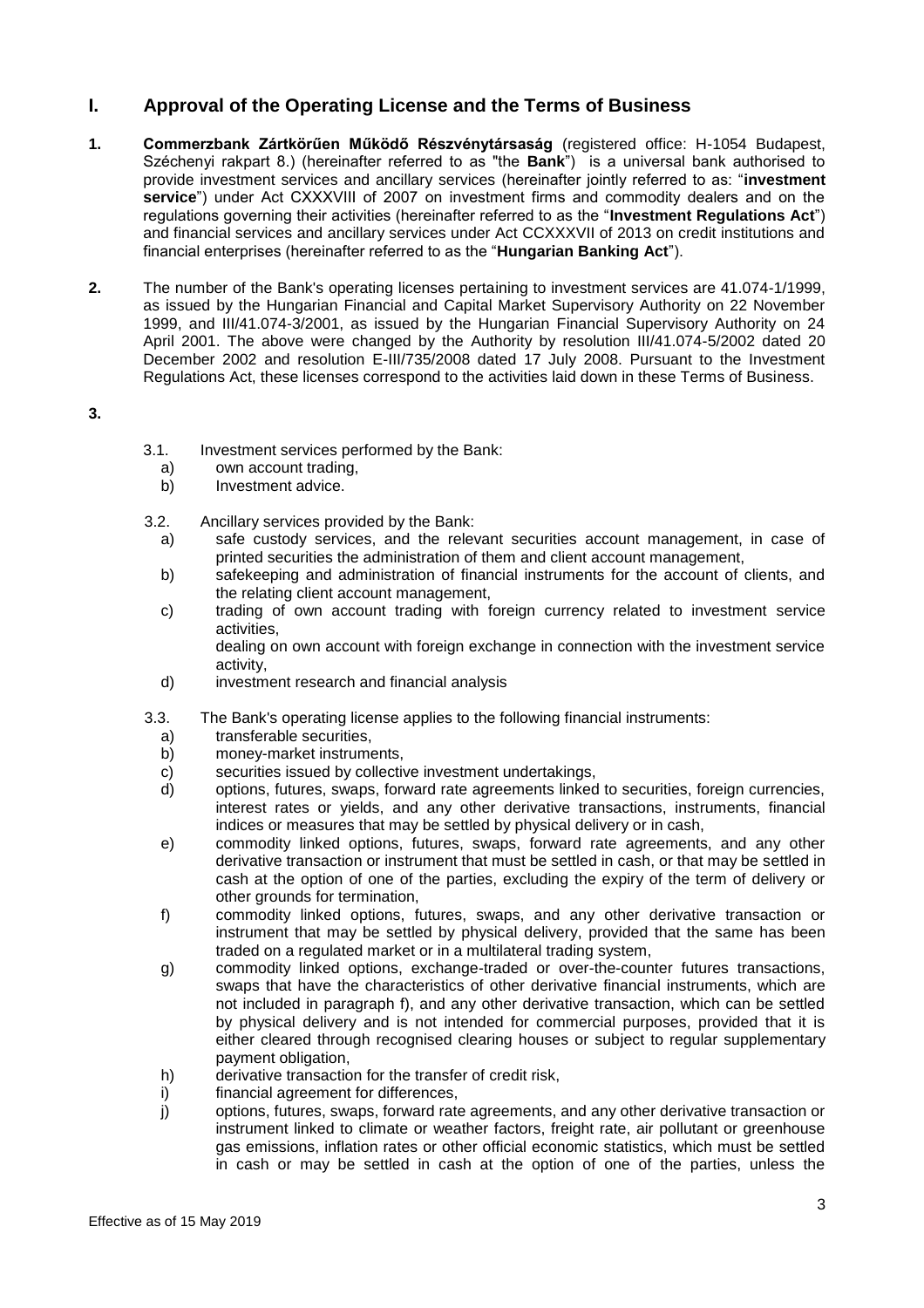termination is attributable to a default,

- k) other derivative transactions or instruments linked to rights, obligations, indices or measures not included in paragraphs a) to j), which have the characteristics of one of the other derivative instruments, including being traded on a regulated market or in a multilateral trading system, being cleared and performed through recognized clearing houses, or being subject to regular supplementary payment obligations, as well as derivative transactions as specified in Article 39 of Commission Regulation (EC) No 1287/2006.
- **4.** The range of financial instruments that are actually available at the Bank is included in the Bank's Execution Policy.
- **5.** The Bank does not trade instruments under Article 20 of Regulation (EU) 600/2014, either at or outside trading venues, nor does it deal in commodity derivatives, allowances or their derivative products.
- **6.** As regards the investment services referred to above and financial instruments, the Bank does not engage in cross-selling within the meaning of the Investment Regulations Act (the offering of an investment service together with another service or product as part of a package or as a condition for the same agreement or package).
- **7.** The Bank does not perform algorithmic trading, as defined under Section 4 (2) 1 of the Investment Regulations Act, and it does not carry out portfolio management, as defined under subsection 53.
- **8.** The Bank does not exercise any ownership rights in respect of the reference value under Article 37 of Regulation (EU) 600/2014.
- **9.** The Bank does not qualify as a product maker under Section 3 of Decree No. 16/2017. (VI.30) NGM; it takes part in the distribution, within the meaning of Section 6 of the said Decree, of products made by Commerzbank AG as the parent company.
- **10.** The Bank executes the transaction types laid down in Article 10 of Commission Delegated Regulation (EU) 2017/565 on the basis of the Hungarian Banking Act.

The Bank does not voluntarily apply the provisions applicable to systematic internalisers, and continuously monitors whether it qualifies as a systematic internaliser for a product in view of the thresholds specified in the relevant legislation. If the relevant threshold is likely to be exceeded, the Bank shall add requirements governing regular internalisation to these Terms of Business, and adjust its operation accordingly.

- **11.** The Bank's effective General Terms of Business is public. The Bank displays its effective General Terms of Business in the areas open to clients (and at its brokers/intermediary), and makes it continuously available as "Terms of Business for Investment Services" under the "Treasury/MIFID" tab under "Terms" on its website at [www.commerzbank.hu.](https://www.commerzbank.hu/portal/media/corporatebanking/auslandsseiten/ungarn-informationen/englisch-/impressum-2/agbs-ungarisch/Befektetesi_uzletszabalyzat_20180103.pdf)
- **12.** These Terms of Business include the general terms and conditions of transactions and legal relationships between the Bank and the person or organization using the Bank's investment services (hereinafter referred to as "Client(s)"). If the contract for a particular transaction includes a provision deviating from the Terms of Business, the provisions of the contract shall apply. Matters not covered by the contract are governed by the provisions of these Terms of Business.
- **13.** The terms used in these Terms of Business shall be understood as defined in the Investment Regulations Act.

# <span id="page-3-0"></span>**II. Client categorization**

**1.** As part of its investment service activities or ancillary services the Bank shall, before the execution of the contract, categorize the prospective client as follows, and shall treat it as a Client according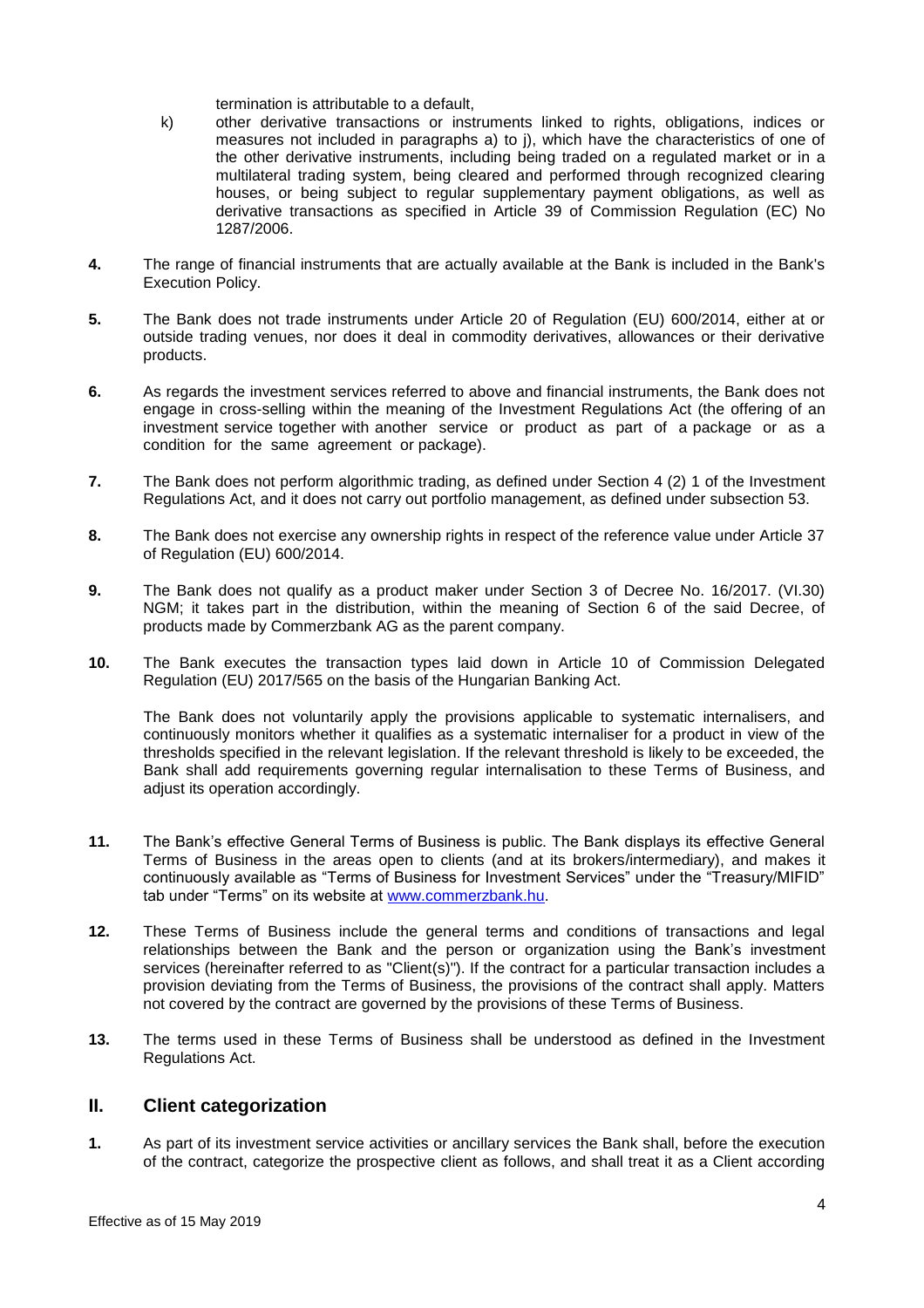to such categorization after the effective date of the contract. The categorization is not necessary if the contract is concluded based on a general contract in force.

- **2.** The Bank informs the Client in writing or in another form of durable medium about:
	- a) its categorization,
	- b) any changes in its categorization; and
	- c) the fact that it may request its categorization to be changed under the provisions of the Investment Regulations Act, and in case of such a request about the changes in its rights.
- **3.** Professional Client:

The following clients shall qualify as Professional Clients:

- a) investment firms,
- b) commodity dealers,
- c) credit institutions,
- d) financial enterprises,
- e) insurance companies,
- f) investment funds and investment fund managers, as well as collective investment trusts,
- g) venture capital funds and venture capital fund managers,
- h) private pension funds and voluntary mutual insurance funds,
- i) any local business that is:

ia) regarding the financial instrument defined under Section 6, point I) of the Investment Regulations Act or the derivative financial instrument related to it and defined under Section 6, a person, who trades with the given financial instrument in order to meet or related to their obligations defined in the Act CCXVII of 2012 on the participation in the scheme for greenhouse gas emission allowance trading within the Community and in the implementation of the Effort Sharing Decision,

ib) regarding the derivative energy transaction defined under Section 6, points e)-g), j) and k) of the Investment Regulations Act, a person, who trades with natural gas or electricity according to the Gas Supply Act and the Electricity Act,

- j) central depositories,
- k) institutions for occupational retirement provision,
- l) stock exchanges,
- m) central counterparties,
- n) all other companies which are recognized as such by the country in which they are established,
- o) preferential companies as described in the following,
- p) preferential bodies as described in the following, and
- q) all other persons and bodies principally engaged in investment service activities, including special purpose business entities.

## Preferential companies:

A company shall be deemed preferential within the meaning of Clause 3 o), if it meets at least two of the following criteria: relying on the last audited accounting report, and calculated according to the official foreign exchange rate in effect on the balance sheet date, as published by the Central Bank of Hungary.

- a) its balance sheet total is at least twenty million euros,
- b) its annual net revenue on sales is at least forty million euros,
- c) it has at least two million euros in own funds.

## Preferential institutions:

An institution shall be deemed preferential within the meaning of Clause 3 p), if it is

- a) the government of any EEA Member State,
- b) the regional government of any EEA Member State,
- c) ÁKK Zrt or an organization entrusted with the management of the public debt of any other EEA Member State,
- d) the Central Bank of Hungary, the central bank of any EEA Member State or the European Central Bank,
- e) the World Bank,
- f) the International Monetary Fund,
- g) the European Investment Bank, or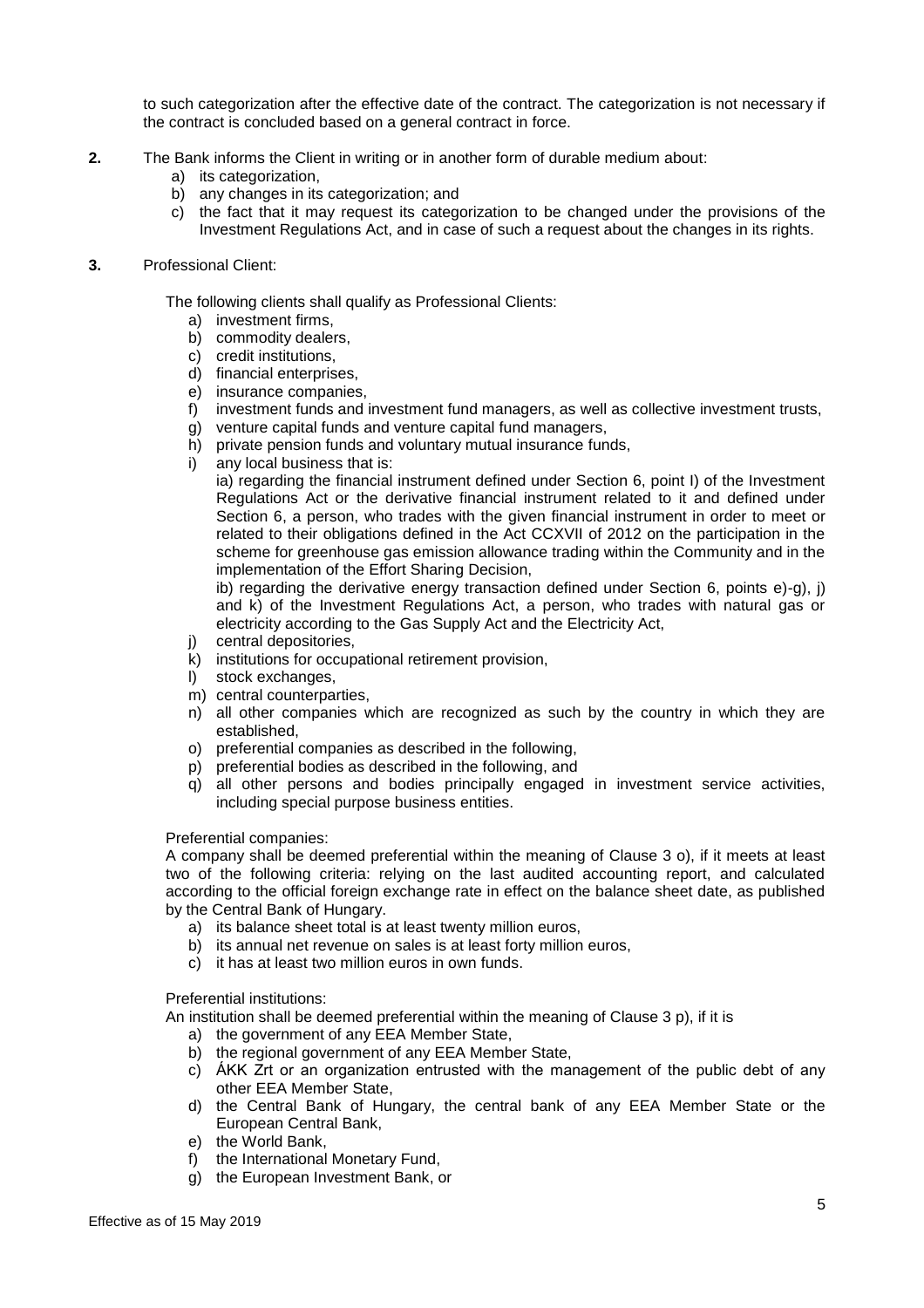- h) any other body active in international finances that was created by virtue of an international agreement or intergovernmental agreement.
- **4.** Eligible counterparty:

The following clients shall qualify as eligible counterparties:

- a) companies specified under Clauses 3 a)-m),
- b) preferential companies specified in Clause 3),
- c) preferential institutions specified in Clause 3)
- d) all other companies which is recognized as such by the country in which it is established.

In case of an eligible counterparty, the provisions of Sections 40-50, Section 55, and Sections 62-65 of the Investment Regulations Act shall not apply, subject to the exceptions set out in the Act, for its investment service activities and related ancillary services specified under Sections 5 (1) a)-c) of the Investment Regulations Act.

- **5.** Any client who is not rated as an "Eligible Counterparty" or a "Professional Client" shall be considered a Retail Client.
- **6.** The Bank shall afford to Professional Clients, at their special request or if they were rated as Professional Clients upon the Bank's initiative – with their express agreement, the same conditions as those applicable to retail clients in connection with their investment service activities and ancillary services. The agreement above shall be laid down in writing and it shall contain:
	- a) an indication that the Client is rated as a Professional Client, and that the conditions applicable to retail clients are applied at its request,
	- b) an indication of the financial instruments or transactions to which the conditions applicable to retail clients shall apply.

In the case of a request submitted hereunder, the investment firm shall inform the Client in writing about the differences in the conditions applicable to Professional Clients and Retail Clients, and the consequences of the same.

# <span id="page-5-0"></span>**III. General terms and conditions applicable to contracts and business relationships, conclusion, amendment and termination of contracts**

- **1.** If the Bank cannot carry out client due diligence, as set out by Act LIII of 2017, it must either refuse transactions over payment accounts ordered by the Client, the establishment of business relationships and the performance of transaction orders, or terminate the existing business relationship with the Client.
- **2.** Unless provided otherwise in the individual contract, communication between the Bank and the Client shall be in the Hungarian language. In the case of contracts concluded between the Bank and the Client both in Hungarian and in another language other than Hungarian (which may be English or German), the Hungarian version of the contracts shall prevail in all cases. Accordingly, at the request of the Bank, a certified Hungarian translation must be attached to any authorization issued in a foreign language.
- **3.** The Bank accepts orders in line with the provisions detailed in Section VIII of these Terms of Business for each transaction type.
- **4.** Contracts for the use of investment services are laid down by the Bank in writing on the day of the relevant order and the written contracts are retained.

Based on the individual specific contract concluded with the Bank, the Client can also give verbal orders to the Bank. The Bank executes orders received via telecommunication devices, records them in writing, and sends the relevant confirmation to the Client**. If there is a difference between the order and the confirmation of the order referred to above, the Client shall notify the Bank of this until 10 a.m. on the banking day following receipt of the confirmation. The Parties expressly agree that, if the Client**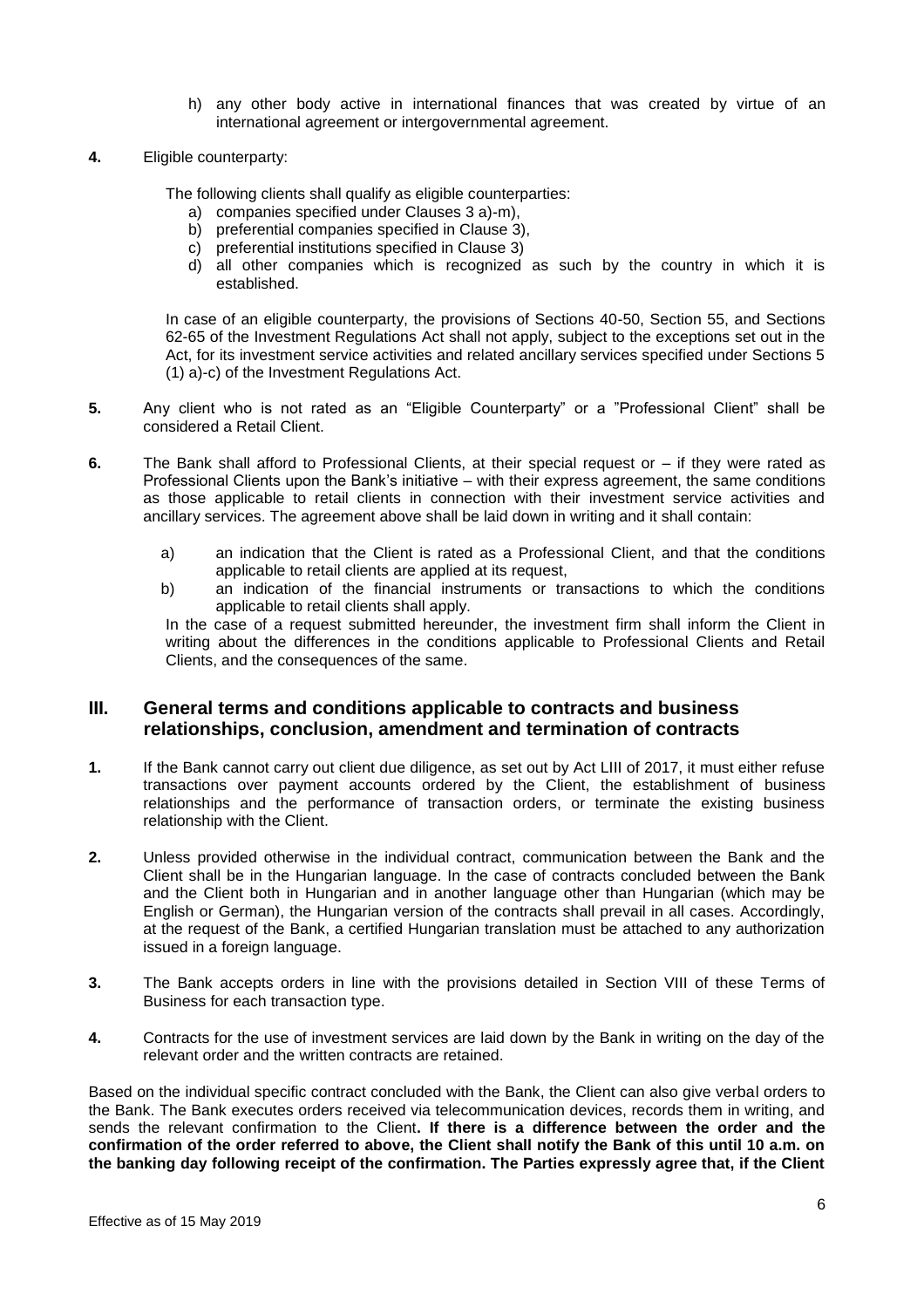**fails to submit an objection (complaint) within the said deadline, then the Client shall be deemed to have accepted the fulfilment as described in the confirmation.** A possible failure to lay down the order in writing as said above shall not affect the validity of the order. Any disadvantages resulting from the lack of written confirmation (in particular, but not limited to, losses, damages, costs) shall be borne by the Client. The Bank shall execute transfer orders received by fax subject to a separate agreement with the Client.

- **5.** The Bank shall record and manage phone conversations, electronic communication and in person communication with the Client in line with the rules of the current CEO Directive on the administration of contracts and orders, and shall retain such recorded data for 5 years, or for 7 years where this is required by the Authority. The Client is aware that duplicates of all direct communication with the Client, along with the recorded version of any internal communications conducted concerning the conclusion of Agreements can be made available to the Client upon its request, within the retention period stipulated by law and/or the supervisory authority.
- **6.** The Bank retains for 5 years all relevant information about all orders and executed transactions related financial assets managed under the current CEO Directive on the administration contracts and orders.
- **7.** Before the conclusion of the contract, the Bank notifies the Client of the price of the financial instrument, the trends of the price before conclusion of the transaction, where this is possible for the given transaction, its market position, any public information, the transaction risk, transaction related fees, costs, target markets for each asset, the investor protection system available to the Client and any additional information, which may be relevant to the conclusion and performance of the contract or are required by law. The Bank provides information in writing as well as on its website at [www.commerzbank.hu](http://www.commerzbank.hu/) as "General Information" under the "Treasury/MIFID" tab under "Terms", as "Treasury Products and Services" under the "Treasury/MIFID" tab, as "Information on FX derivative transactions" under the "Standardised cost information for derivative instruments" under the "Treasury/MIFID" tab under "Terms", and as "Information on Interest Rate Derivatives" under the "Standardised cost information for derivative instruments" tab under the "Treasury/MIFID" tab under "Terms".

The Bank also informs the Client of its licensed investment service activities in these Terms of Business.

When providing information in line with the foregoing, the Bank ensures that clients or potential clients are reasonably able to understand the nature and risks of the investment service and of the specific type of financial instrument that is being offered and, consequently, they can take investment decisions on an informed basis.

If the Bank offers a financial instrument issued by the Bank or another entity belonging to the COMMERZBANK Group to the Client, and such instrument is included in the calculation of the prudential requirements determined in European Parliament and Council Regulation (EU) 575/2013, Directive 2013/36/EU of the European Parliament and of the Council and Directive 2014/59/EU of the European Parliament and of the Council, additional information shall be provided to the Client explaining the differences between the financial instrument and a bank deposit with regard to yield, risk, liquidity and any protection available under Directive 2014/49/EU of the European Parliament and of the Council.

**8.** Before concluding the contract, the Bank shall examine whether the offered financial instrument, transaction type or investment construction is adequate for the market knowledge and risk-taking ability of the Client other than an Eligible Counterparty. To this end, the Bank may request personal information from the Client by requesting the completion of a form or statement reflecting the Client's market knowledge and risk-taking ability (hereinafter referred to as "**appropriateness part of the appropriateness and suitability test, or appropriateness test**") or the supply of data for the completion of the same.

Based on the MNB recommendation 10/2019., the Bank reviews clients' "Suitability and Appropriateness Test" at least every 3 year to check whether the previously supplied information need to be updated. If, upon the repeated suitability test a client declares that there are no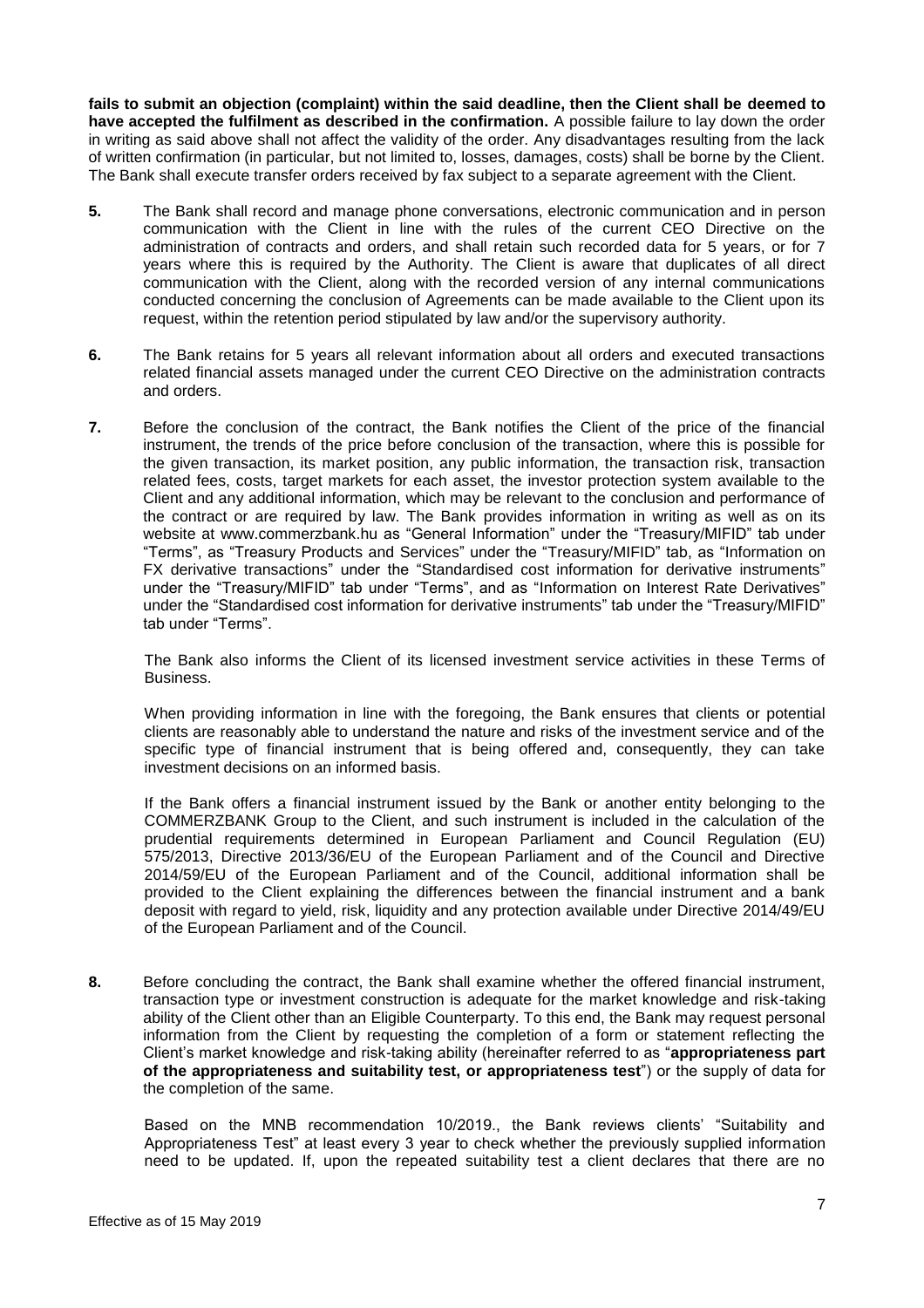significant changes in the information provided the last time the test was completed, the service provider may rely on the results of such client's last assessed test.

- **9.** As part of the appropriateness test, the Bank **(i)** reviews the investment services known to Client; (ii) surveys the services, transactions and financial instruments known to the Client or prospective Client (hereinafter each referred to as the "**Client**"); **(iii)** investigates the nature, volume and frequency of the Client's transactions with financial instruments and the time frame, in which such transactions took place; and **(iv)** reviews the Client's qualifications, occupation, and any former employment relevant to the evaluation.
- **10.** If, in assessing the appropriateness test, the Bank finds that the financial instrument or transaction to which the contract pertains is not appropriate for the Client, it shall warn the Client about this. If the Bank finds the information provided by the Client insufficient, it shall notify the Client that, in the given case, it is unable to determine the appropriateness of the financial instrument or transaction included in the contract, and consequently, it cannot deal with the Client in products governed by the Investment Regulations Act (MiFID), nor may it provide the Client any investment services or ancillary services.
- **11.** Before conclusion of the contract, or where a general contract is in place, the fulfilment of the order, the Bank shall **(i)** make sure if the Client has adequate knowledge, as well as practical experience and risk-taking ability in respect of the financial instrument or transaction forming the subject of the contract or order to make an informed investment decision; and **(ii)** investigate the Client's source or income and investment goals, to the extent necessary for the performance of the contract, **(iii)** in order to be able to offer a transaction or financial instrument adjusted to Client's standing, which can satisfy the Client's investment expectations (hereinafter referred to as "**suitability part of the appropriateness and suitability test, or suitability test**). With the suitability test, the Bank assesses **(i)** if the service offered as part of its investment consulting activity is suitable for the achievement of the investment goals specified by the Client, **(ii)** whether the level of risk associated with such service, which is otherwise in harmony with Client's investment goals, matches the Client's financial abilities, and **(iii)** if the Client has sufficient experience and knowledge to understand and assess the nature of such service and the associated risks. For this purpose, the Bank examines and investigates **(i)** the period in which the Client intends to invest, **(ii)** the Client's risk appetite and risk-taking ability, and **(iii)** the intended goal of the investment, **(iv)** the amount and sources of the Client's income, **(v)** the volume of assets held by the Client, with particular regard to the portfolio of liquid assets, fixed assets and real estates, and **(vi)** the amount and source of the Client's regular commitments; **(vii)** the services, transactions and financial instruments known to the Client, **(viii)** the nature, volume and frequency of the Client's deals in financial instruments, and the time frame in which such deals were completed, and **(ix)** the Client's qualifications, occupation and any former employment relevant for the assessment.
- **12.** The Bank requests the simultaneous completion of the appropriateness and suitability tests under the Investment Regulations Act (independently from the provision of investment advice).
- **13.** In the course of appropriateness and suitability testing, the Bank accepts declarations made or documents submitted by the Client, with particular regard to the following documents or declarations:
	- a) written declarations of the Client's financial and income standing,<br>b) documents used to verify the declarations under paragraph a),
	- documents used to verify the declarations under paragraph a),
	- c) agreements with other investment firms or commodity dealers,<br>d) completed copies of the appropriateness and suitability tests.
	- completed copies of the appropriateness and suitability tests.
- **14.** If the signature on the written order cannot be identified or doubts arise as to the authenticity of the signature for any identifiable and obvious reasons, the Bank shall refuse to execute the order and inform the Client accordingly. The Bank shall assume no responsibility for the fulfilment of an order, for which the signature turns out to be fake or falsified, and even careful examination was insufficient to reveal this.
- **15.** The Bank shall refuse to conclude a contract or to fulfil an order received under a general contract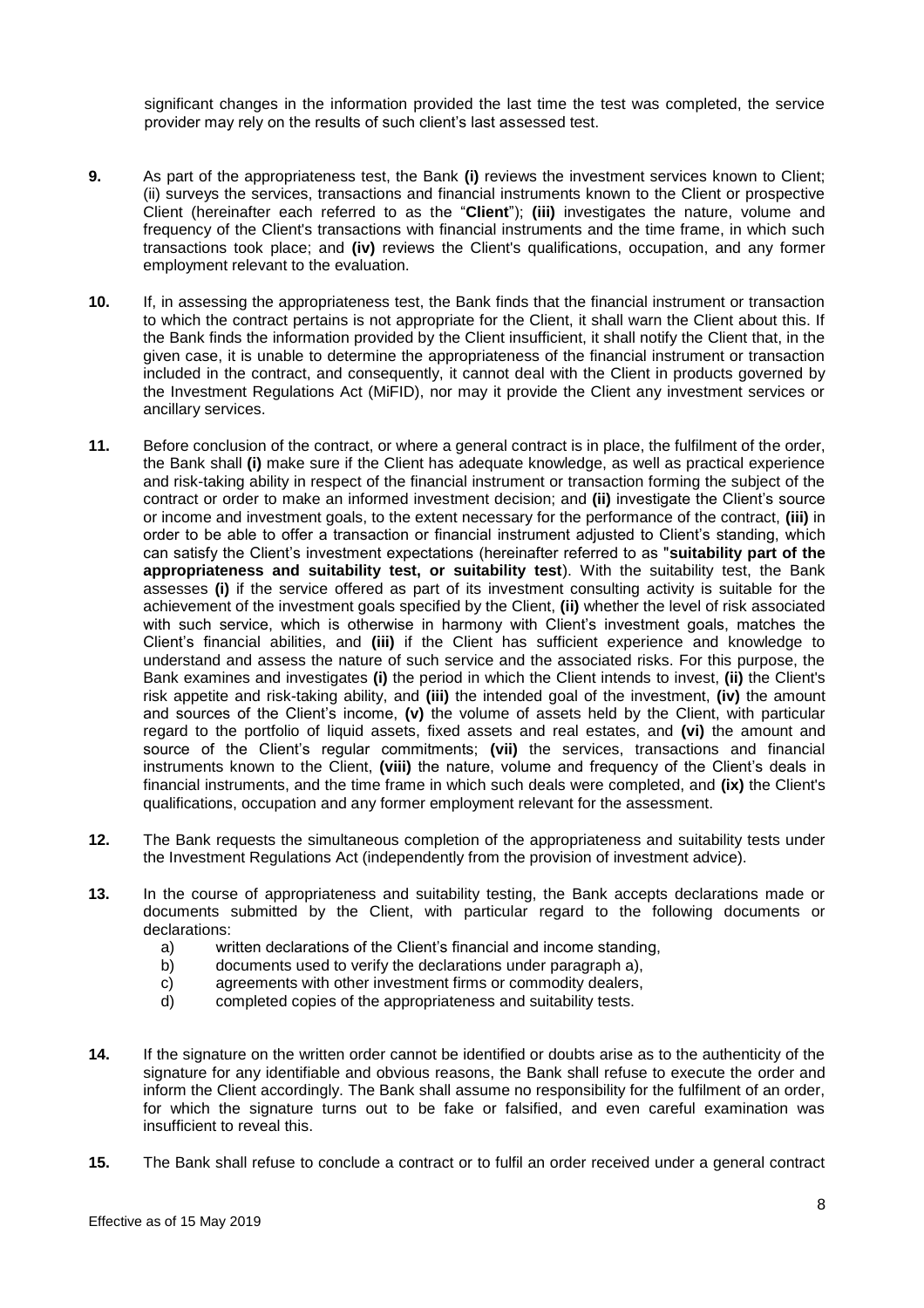in force if

- a) to do so would involve insider dealing or market manipulation, or
- b) it would violate the law or the provisions of the regulations of the regulated market, or of a third country stock exchange, clearing house, central counterparty or central depository acting as an organization providing clearing or settlement services fulfilling the criteria applicable to regulated markets, or
- c) the Client refuses to identify himself or to cooperate in such identification procedure, or if the identification procedure fails for any other reason, or
- d) the Bank has been unable to access the information required for the suitability test, or
- e) the result of the suitability test do not allow for the provision of requested service to the Client for the given financial instrument,
- f) the transaction requires LEI ID and the Client does not have a LEI ID.
- **16.** The Bank may refuse to conclude a contract or to fulfill an order received under a general contract in force if
	- a) the Client's standing, as known to the Bank, may adversely affect the perception of the Bank,
	- b) the Client wishes to set an unrealistic price in the order,
	- c) the Bank does not consider the financial instrument under the Investment Regulations Act appropriate for the Client based on the target market matrix in Annex 4 to the Treasury Products and Services referred to in point 7 of this chapter.

The Bank shall have the right to refuse to conclude a contract, based on its own discretion, in other cases too.

- **17.** The Bank shall inform the Client about the fulfilment of the order within 1 banking day in writing or on other durable medium. The Bank shall send extracts to the Client of the securities account and client account for each transaction, as well as a quarterly summary of the same. The Clients may also request information in different ways about the fulfilment of their orders and the balance of their accounts managed by the Bank, whose charges are laid down in the Bank's Terms and Conditions for Investment Services.
- **18.** If the Client does not object to the transaction, settlement, or the account administration or operations until 10 a.m. on the next banking day following receipt of the notice of confirmation of fulfilment or the extract of the account held for the Client, the order, fulfilment, account administration, any underlying account transactions and the account balance, as well as settlement shall be considered accepted, and the Client shall have no right any more to raise objection against or otherwise dispute these.
- **19.** Other communication between the Bank and the Client may take place, at the Bank's option, by registered or ordinary mail, fax, e-mail, or by publishing on the Bank's website. The information thus sent shall be deemed to be reporting of the investment service rendered or provided by the Bank to the Client.
- **20.** Upon completion of the transaction or termination of the legal relationship between them, the Bank and the Client shall, with due regard to the specific characteristics of the transactions in question, make a settlement with each other within a reasonable time. Offsetting against the Bank shall not be allowed, unless the Bank has acknowledged the debt in writing or the Bank's debts to the Client has been determined by a final court decision.
- **21.** Any notification of the Bank to the Client shall be considered as delivered when the Bank receives a copy of the original document, initialled by the Client, or a confirmation by fax, or the dispatch is justified by the Bank's mailing book, mail dispatch register or certificate of posting held by the Bank. Written communications sent between the Client and the Bank to the other party's address specified herein or duly notified later by postage paid registered mail shall be considered delivered on the 8th (eighth) day following the dispatch of the shipment at the post office. The Client and the Bank shall continuously ensure the availability of one person (representative) at the said addresses, who is authorized to accept postal shipments, and the absence of such person may not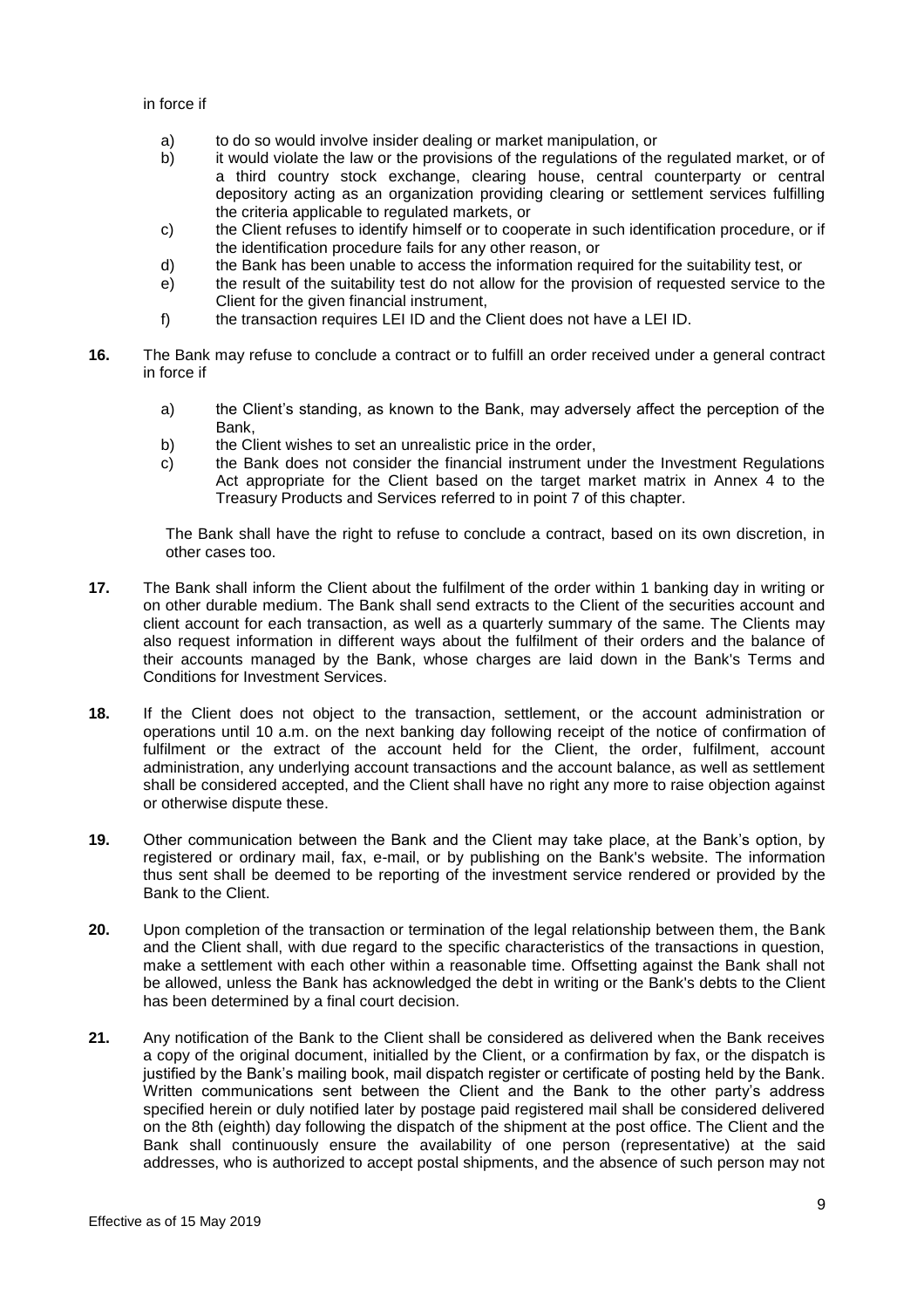be cited by the party in fault as an excuse. A statement served otherwise than by postal shipment and rejected by the addressee shall also be considered delivered, provided that the rejection is certified by two witnesses by giving their signatures on the protocol drawn up on such rejection.

- **22.** As regards written mails received, the Bank's records shall be authoritative.
- **23.** The Client shall immediately notify the Bank of any change in the Client's data communicated to the Bank. The Client must notify the Bank immediately if he initiates liquidation or bankruptcy proceedings against himself, or becomes aware of any liquidation or bankruptcy proceeding initiated against him. If a notification, statement, settlement or other document expected from the Bank is not received, the Client must notify the Bank immediately after, but in no more than 8 days from the expected receipt of the document. All possible disadvantages resulting from a failure to inquire shall be borne by Client.
- **24.** The Client may modify or cancel orders not yet fulfilled (cancellation). The Client shall assume liability for orders already fulfilled; they may not be cancelled any more. Changes to and cancellation of orders are governed by the rules applicable to the acceptance of orders.
- **25.** Unless provided otherwise in these Terms of Business or the individual contract, contracts for investment services may be terminated giving 30 days notice period. In case of a serious breach, contracts may be terminated with immediate effect. If the contract is terminated, the parties shall make a settlement within 15 days of such termination: the Client shall pay to the Bank any outstanding fee and cost, and the Bank shall pass on to the Client or transfer to the investment service provider designated by the Client all financial instruments and amounts due to the Client, having regard to any provisions on collaterals. The securities account contract may be terminated by the account holder at any time without notice, however, such termination shall take effect subject to the simultaneous designation of another account manager, except where the account has been depleted. The Bank may terminate the securities account contract at any time without cause giving 60 days notice. The Bank may terminate the securities account contract giving 30 days notice, if the Bank ceases to pursue the activity in question, or the account holder fails to settle his account management related payment obligation despite repeated warnings. By notifying the termination, the Bank shall simultaneously request the account holder to designate a new account manager during the period of notice.
- **26.** If the Bank uses the services of any contributor for the fulfilment of the order, it shall assume liability for the conduct of such contributor, as if it has performed the given task itself. The Bank shall have the right, without the Client's special consent, to use the services of KELER Központi Értéktár Zrt (hereinafter referred to as "**KELER**"), foreign clearing houses, or domestic or foreign investment companies (investment service providers) as contributors. KELER may manage the financial instruments and funds of the Client. Costs possibly incurred in connection with the use of such contributors' services are laid down in the List of Terms and Conditions for Investment Services. The use of the contributors' services shall in no way affect the deadline for fulfilment of the order.
- **27.** The Bank may involve intermediaries in the recording and fulfilment of orders. The Bank shall assume liability for the intermediaries as if the Bank has proceeded itself. On any document they use, intermediaries shall indicate that they have acted as the Bank's intermediaries in the given case. The list of the Bank's intermediaries is public, and the Bank posts such lists in its premises open to client traffic.
- **28.** The Bank is not liable for damages attributable to force majeure, orders of domestic or foreign authorities, obstacles hindering Bank's operation, or the creditworthiness and solvency of the issuers of securities. The Bank excludes liability for events that do not qualify as force majeure, but hinder client traffic (for example: power outage, pipe breakage, bomb alarm, disruptions of the operation of the exchange trading system or exchange trading channels, technical failures affecting the regulated market, clearing house, central counterparty or the central depository, or other events with similar effects). Furthermore, the Bank shall not assume liability for damages associated with phone lines, phone exchanges, or the use of phones or PCs by the Client, and it shall also exclude liability for any damage caused by the use of information obtained via tapping of phone lines by unauthorized persons, the effects of crosstalk, or faulty or erroneous data transmission.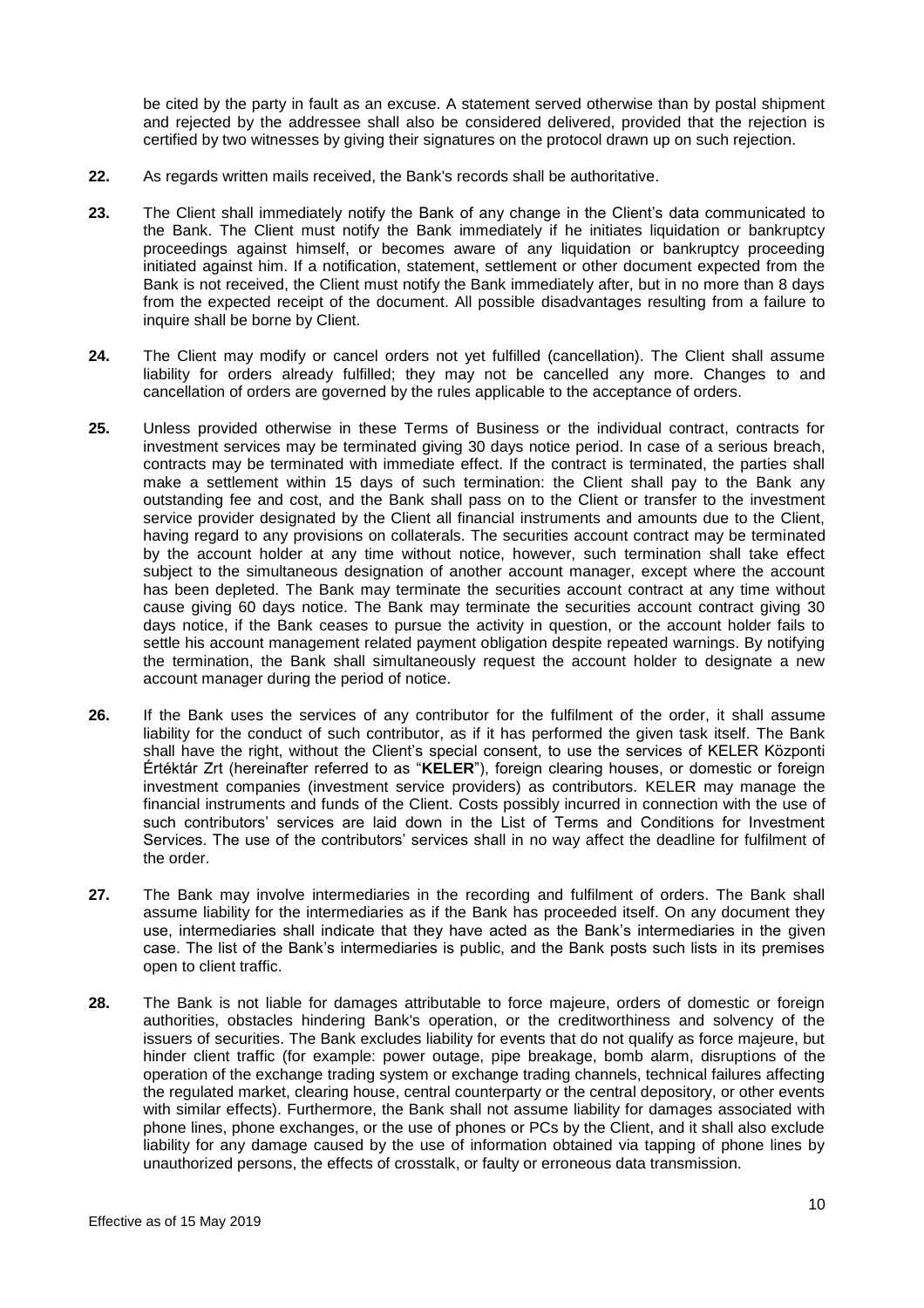- **29.** Except for the cases provided by law or any material breach by the Client, which is not remedied despite a warning, the Bank may not limit or exclude its liability for the performance of contracts. Notwithstanding the particular transaction type, it shall be considered as serious breach by the Client, in particular, if the Client fails to fulfil, either in whole or part, his obligation to provide information or supply data, to meet his payment, or security or collateral provision obligation to the Bank, information to the Bank, or to comply with his obligation to cooperate.
- **30.** Unless provided otherwise, the Bank shall receive remuneration for and be reimbursed all costs relating to the provision of the services laid down in these Terms of Business, as set out in the current List of Terms and Conditions for Investment Services forming Annex 2 hereto. **The Bank may unilaterally amend these Terms of Business and the List of Terms and Conditions for Investment Services. Such unilateral amendments are governed by the provisions of the Bank's General Terms of Business** (hereinafter: GTB)**, setting out that a change to a one-time fee or cost shall enter into force on the 5th day, and a change in a regular fee or cost shall be effective as of the 30th day following its announcement.** In an individual contract concluded with the Client, the Bank may derogate from the provisions of the List of Terms and Conditions for Investment Services.
- **31.** Under these Terms of Business, the Bank shall be authorised to manage the Client's personal data. The set of data to be managed by the Bank shall include, for the individual transaction types, the data required for the given transaction and the checks to be carried out by the Bank. The period of data management may not exceed the limitation period following the legal relationship between the Bank and Client, or any period set out by law. For the fulfilment of the Client's orders, and the performance of related tasks, the Bank may forward the Client's data abroad, but exclusively to members of the Group to which the Bank belongs**.**

# <span id="page-10-0"></span>**IV. Collaterals**

- **1.** The Bank shall not conclude title transfer financial collateral arrangements with Clients to secure or cover the Client's present or future, actual or contingent or prospective obligations.
- **2.** Based on its security interest existing pursuant to the Bank's GTB, the Bank shall have the right to retain financial assets, securities and other financial instruments held or administered for the Client by it, or suspend debiting payments from the account until receipt of any outstanding fees, costs or duties payable to it by the Client, or compensation for damages it may have; it may withhold assets used as collaterals designating the Bank as the beneficiary, or transfer the same to a blocked securities sub-account. The Bank must indicate the collateral related to the dematerialized securities, financial assets and invoice receivables on all account statements and other balance statements. The Bank shall exercise its security interest in line with the effective provisions of law. The Bank shall not accept such financial instruments as collateral, which have no publicly listed market value or are not assigned any value independently from the parties at the given time.

# <span id="page-10-1"></span>**V. Protection of Client's instruments, Investor Protection Fund**

- **1.** While managing the Client's financial instruments or funds, the Bank takes utmost care in the selection of contractual partners and accessories used in the control of the Client's funds and instruments or involved in the execution of transactions, in order to protect such funds and instruments. The Bank shall not deposit the Client's funds with third parties. The Bank protects Client assets kept or administered using state-of-the-art electronic and mechanical security systems, including the up-to-date protection of computer networks. The Bank monitors compliance with these conditions via controls and internal control measures integrated in the processes.
- **2.** The Bank is a member of the Investor Protection Fund (hereinafter referred to as the "**Fund**") established by investment service providers. The Fund is responsible for securing possible Client claims arising from contracts concluded by the Bank as part of the activity determined under Clauses 4.4.1 a) and 4.2. (a) to (b), Chapter I of these Terms of Business, and for the payment of indemnity to the Clients being investors, as set out by law. Indemnity shall be granted only if the underlying claim is based on a commitment to release assets (securities, funds) transferred to the Bank and registered under the Client's name in order to ensure the performance of a contract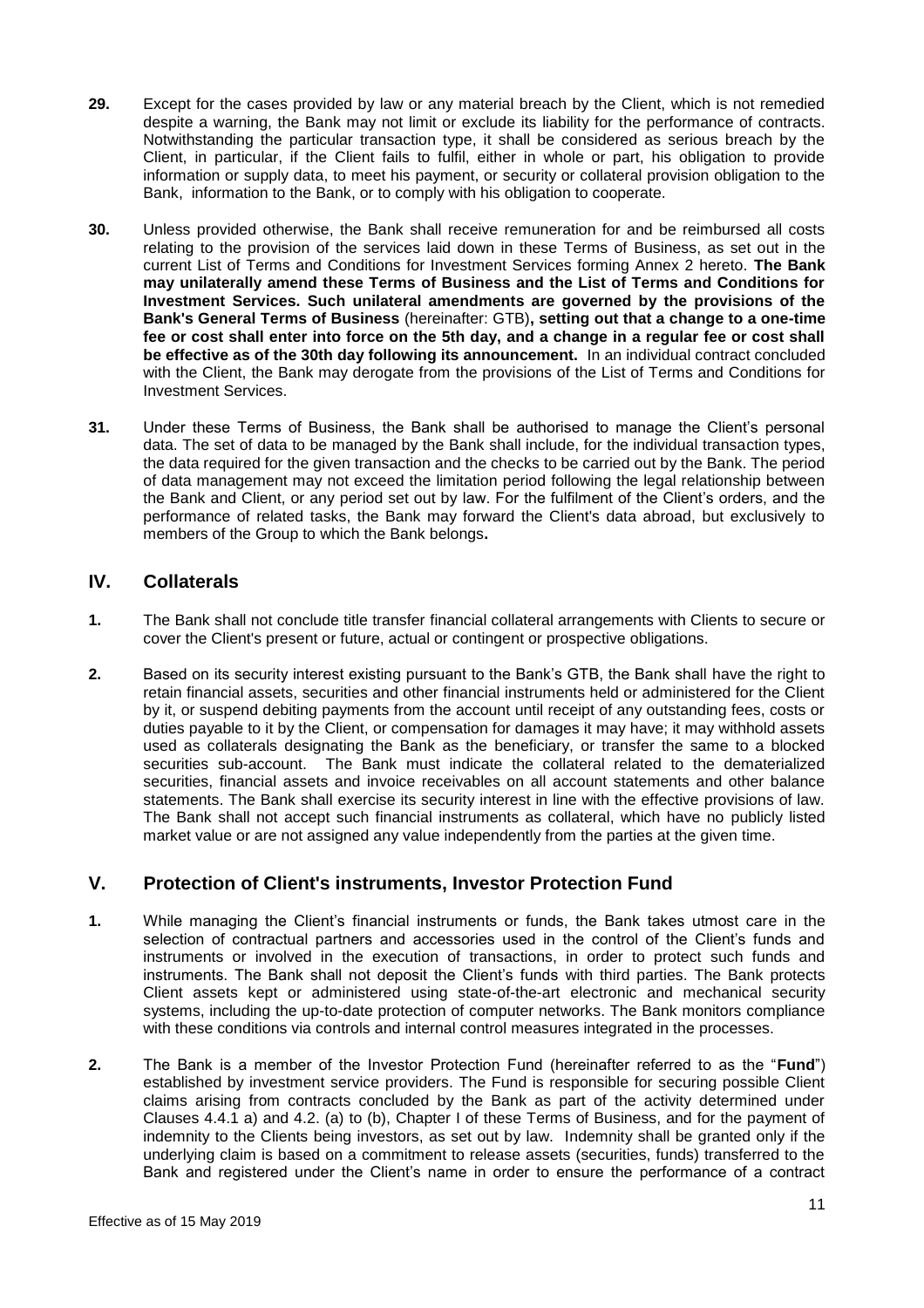concluded for the conduct of secured activities between the Client and the Bank after 1 July 1997 (secured claim).

- **3.** The Fund shall indemnify eligible Clients, in respect of their claims, up to a maximum amount of EUR 100 thousand per person and per Fund member. The indemnification is 100% for claims up to HUF 1 million, and for claims exceeding HUF 1 million, HUF 1 million plus 90% of the remainder. When determining the amount of indemnification, all of the Client's claims arising from investment activities pursued at the Bank shall be consolidated. Where the Bank has any claim against the Client in connection with investment services that is either overdue or scheduled to expire by the payment of the indemnification, such claim may shall be set off against the Clients' claims when determining the indemnification amount.
- **4.** The Fund provides indemnification in cash. The Fund's indemnification obligation shall apply, if the Authority initiates liquidation proceeding against a Fund member under Section 133 (1) *a)* of the Investment Regulations Act or a court order is delivered concerning the liquidation of a Fund member.
- **5.** If the Client's claim justified by a contract corresponds to the data included in the Bank's records, the Bank shall determine indemnification up to such corresponding amounts, and it must take measures to ensure that the amount due to the eligible party is paid without delay, but in no more than ninety days from the date of the assessment. In justified cases the settlement date may be extended - subject to prior approval by the Authority - once, by maximum ninety days.
- **6.** Within 15 days from the announcement of the event under Section V.4 of these Terms of Business, the Fund shall inform investors about the possibility of indemnification claims in the form of an announcement posted on the website maintained by the Authority and on their own website.

The announcement shall specify the date from which claims are accepted, the form in which claims are to be lodged, and the name of the paying organization. The first day specified for filing claims must fall in a thirty-day period from the date when the event under Section V.4 of these Terms of Business occurs.

**7.** The coverage provided by the Fund shall not apply to claims of the persons and organizations determined under Section 215 (1) of Act CXX of 2001 on the capital market (hereinafter referred to as the "**Capital Market Act**"), nor to claims arising out of a transaction, for which a court has finally concluded that the source of the investment originated from a criminal offence or monetary claims arising out of a transaction concluded in a currency other than Euro or the legal national currency of a Member State of the European Union or the OECD.

# <span id="page-11-0"></span>**VI. Business and securities secrecy**

- **1.** Business secrets shall mean all facts, information and other data, which are not publicly known or not easily accessible to persons engaged in the economic activity concerned, as well as compilations of the same, whose acquisition or utilisation by unauthorized persons, disclosure to others or publication would jeopardise or compromise the legitimate financial, economic or market interests of the proprietor, provided that such proprietor legitimately possessing such secrets is not subject to actionability in terms of keeping secrecy.
- **2.** Securities secrets shall mean all data concerning the Client and available to the Bank that relate to the Client's identity, particulars, financial position, business investments, business activity, ownership or business relations, or to any of his contracts concluded with the Bank, or the balance of and turnover on his accounts.

## **3.** At the Bank,

- a) any person holding an interest in;
- b) any person proposing to acquire an interest in;
- c) senior executives of; and
- d) employees of;

the Bank, and any other person obtaining business secrets or securities secrets in any way shall be required keep them secret without limitation in time. Such secrecy shall not apply to business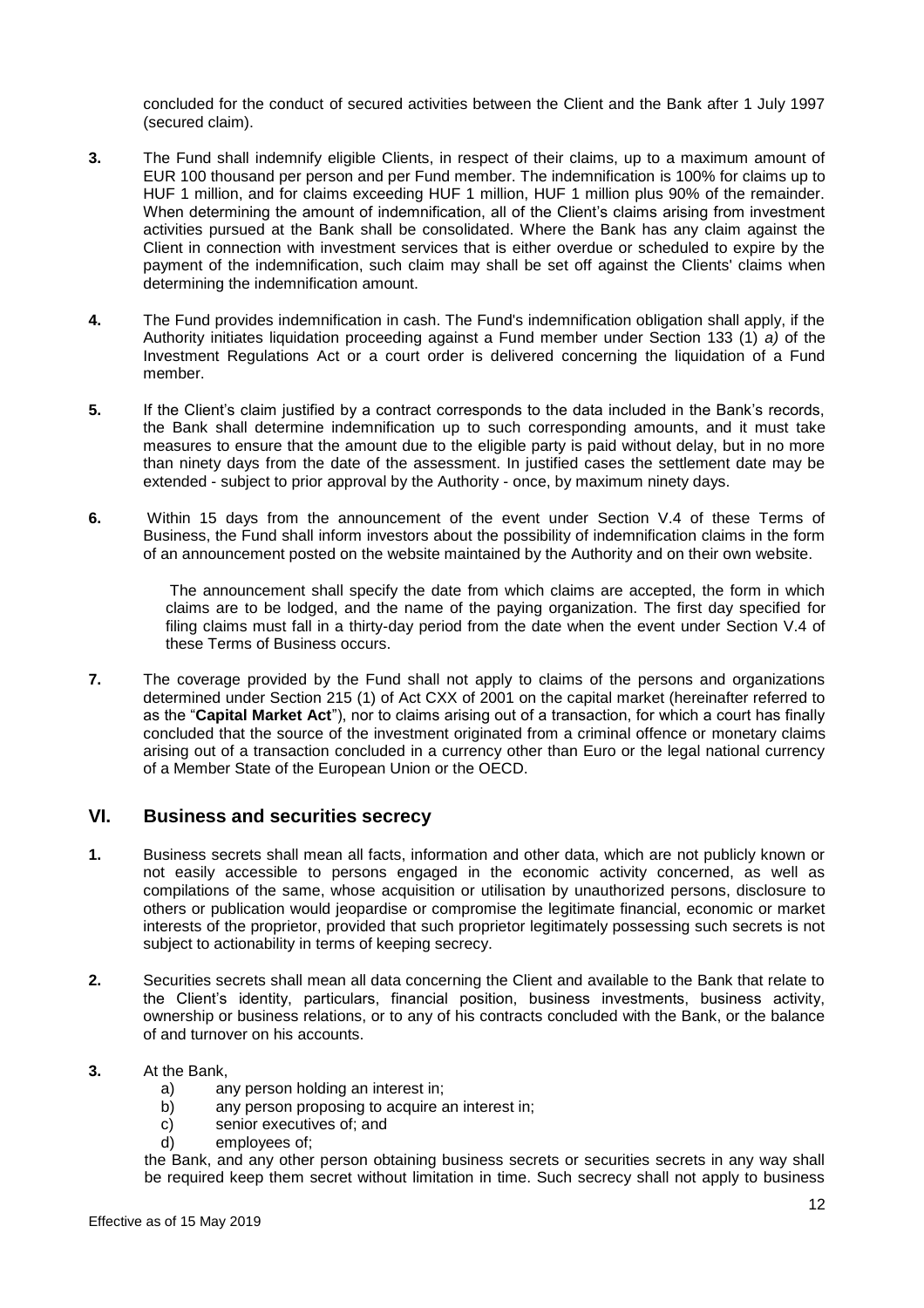secrets and securities secrets in the cases set out by law.

# <span id="page-12-0"></span>**VII. Suspension of operating license, transfer of portfolio, publicity of business data**

- **1.** The Bank may suspend or terminate its investment service activity, either in whole or part, subject to the Authority's permission. The Bank shall notify the Client without delay, and in the form of special information, of any partial or full withdrawal or suspension of its investment service license, or a partial or full suspension or limitation of some of its activities. In such notification, the Bank shall
	- a) request the Client to specify which other investment service provider's services he wishes to use in the future,
	- b) inform the Client that, should the Client fail to identify the alternative investment service provider of his choice to the Bank within 45 days of the notification, the Bank shall consider the investment service provider designated as preferred in the notification as the investment service provider of the Client's choice.
- **2.** Subject to the Authority's approval, the Bank may transfer its portfolio of contractual obligations to another investment firm (investment service provider). The Authority's approval shall not substitute for the authorization of the Hungarian Competition Authority set out by specific legislation. The Bank may not transfer its portfolio of contractual obligations to a commodity dealer. The Bank may take over the portfolio of contractual obligations of another investment service provider or commodity dealer. As regards the transfer of the Bank's portfolio of contractual obligations, the provisions of Act V of 2013 on the Civil Code (Civil Code) on the assumption of debts shall apply. When transferring the portfolio of contractual obligations, the transferring Bank shall notify Clients of the intention to transfer and the information below, before the effective date of the contract on the transfer, as well as inform Clients in such notification when, where and in what form the transferee organisation's general terms of business will be available. Should the Client reject the identity or general terms of business of the investment firm taking over the portfolio of contractual obligations, he shall designate another investment firm (investment service provider) in a written statement to be sent to the transferor Bank specifying the number of the securities account, securities custody account and the account used for investment related financial flows, which are managed at the Bank. The transferor Bank shall allow at least 30 days to the Client for making the above statement. Should the Client fail to submit a statement or submit an incomplete statement to the transferor Bank within this time limit, the Client shall be deemed to have accepted the identity and general terms of business of the transferee investment firm. If the identity and general terms of business of the transferee investment firm are accepted, all financial instruments and funds held for or belonging to the Client shall be managed by the transferee investment firm as of the effective date indicated in the said notification, and the same shall become subject to the transferee investment firm's general terms of business. As regards the rights of the transferring Bank vis-à-vis the Client, the provisions of the Civil Code concerning assignments shall apply. The costs and fees arising from the transfer of the portfolio may not be passed on to the Client.
- **3.** Any limitation or suspension of the Bank's investment service activity by the Authority, or any action of the clearing house or central counterparty; affecting the Client's order shall be deemed as a force majeure preventing the fulfilment of the order, for which the Bank shall not be held liable. This provision shall apply to all transaction types.
- **4.** Should any dispute arise between the Parties in connection with specific contracts, their performance, or these Terms of Business or their interpretation or application, the Parties shall attempt to resolve it by way of negotiations.

If such negotiations for the settlement of disputes between the Parties fail, the Parties shall submit themselves to the jurisdiction of the competent court with sufficient powers of the Bank's registered office. This exclusive jurisdiction clause applies to all claims arising from any legal relationship between the Client and the Bank.

**5.** These Terms of Business shall be governed by the laws of Hungary.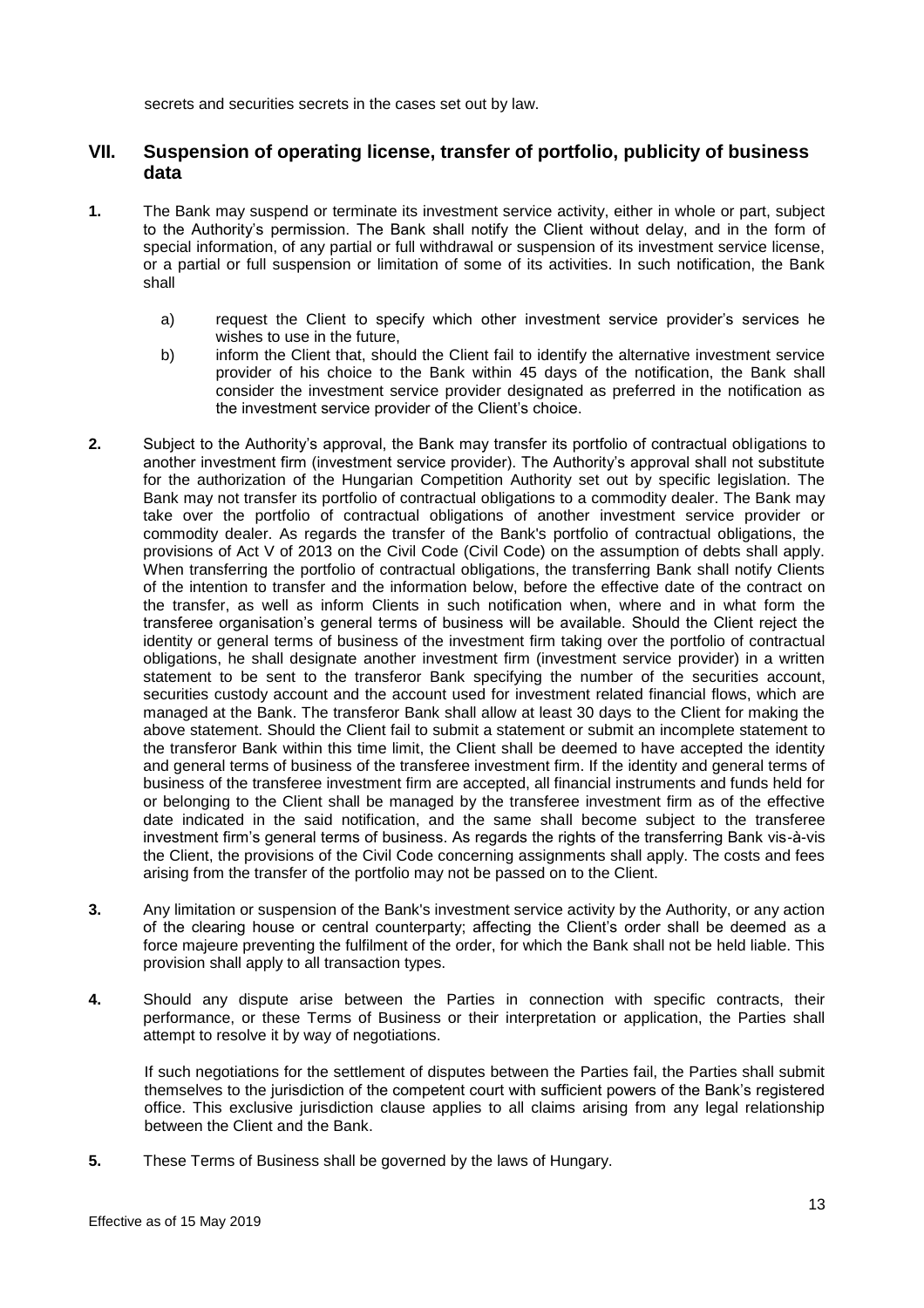- **6. The Bank may amend these Terms of Business unilaterally** . The Bank shall post the amended Terms of Business, fifteen days prior to the entry into force of the amendment, at its premises open to client traffic and on its web site, so that it shall be continuously and easily accessible to the Clients, by electronic means as well. **If the Client refuse to accept the amended provisions of the Terms of Business as binding on himself, he shall have the right to terminate his contract(s) concluded with the Bank and affected by the amendment in writing, as of the effective date of the amended Terms of Business. If the Client fails to exercise his right of termination within this time limit, the amended Terms of Business shall be deemed to have been accepted by the Client. If the amendment of the Terms of Business results from legislative changes, the Bank shall publish the amended Terms of Business by the effective date of the new law, at the latest. In this case, the amended Terms of Business shall enter into force as of the effective date of the new law.**
- **7.** In addition to these Terms of Business, the legal relationship between the Bank and the Client is also governed by the GTB, as well as the Investment Regulations Act, the Capital Market Act and the Civil Code.
- **8.** The list of outsourced activities and the list of entities entrusted with such outsourced activities are included in Annex 3 to the Bank's GTB.

# <span id="page-13-0"></span>**VIII. Provisions applicable to certain investment services**

## **1. Account management, safekeeping and custodianship**

- 1.1. As requested by the Client, the Bank shall open and manage for the Client
	- a) a client account for the administration of the Client's funds,
		- b) a securities account for the administration of the Client's dematerialized securities, and a securities deposit account for the administration of printed securities (hereinafter jointly referred to as "**securities account**")

(the client account and the securities account hereinafter jointly referred to as "**account**"), and executes the Client's regular orders concerning the account.

- 1.2 The account includes:
	- a) the account designation and number,
	- b) the account holder's name (corporate name) and address (registered office),
	- c) the designation and amount of instruments (funds or securities) administered on the account,
	- d) a reference to a possible blocking of the instruments administered on the account,
	- e) a clear indication of which instruments and funds fall within the scope of the rules and implementing provisions of Directive 2014/65/EU, and which do not, such as those covered by security arrangements involving the transfer of ownership,
	- f) a clear indication of which assets have special ownership status, in connection with mortgages, for example,
	- g) the market value of the financial instruments included in the statement or, in the absence of a market value, an estimated value along with a clear indication that the lack of a market price may indicate lack of liquidity. The estimated value is determined by the firm according to the principle of utmost care.
- 1.3. The Bank shall manage client and securities accounts, in such way that:
	- a) they must be accurate and provide a true picture of the Client's financial instruments and funds, and
	- b) they must enable, at any time and without delay, the separate statement of financial instruments and funds held by or belonging to the Client, and those owned by the Bank.

In order to control compliance with the above requirements, the Bank shall check the records and accounts managed by it against the records and accounts managed by KELER, or possibly another third party, on a regular, but at least monthly basis.

1.4. The settlement of the performance of the Bank's investment service used by the Client shall take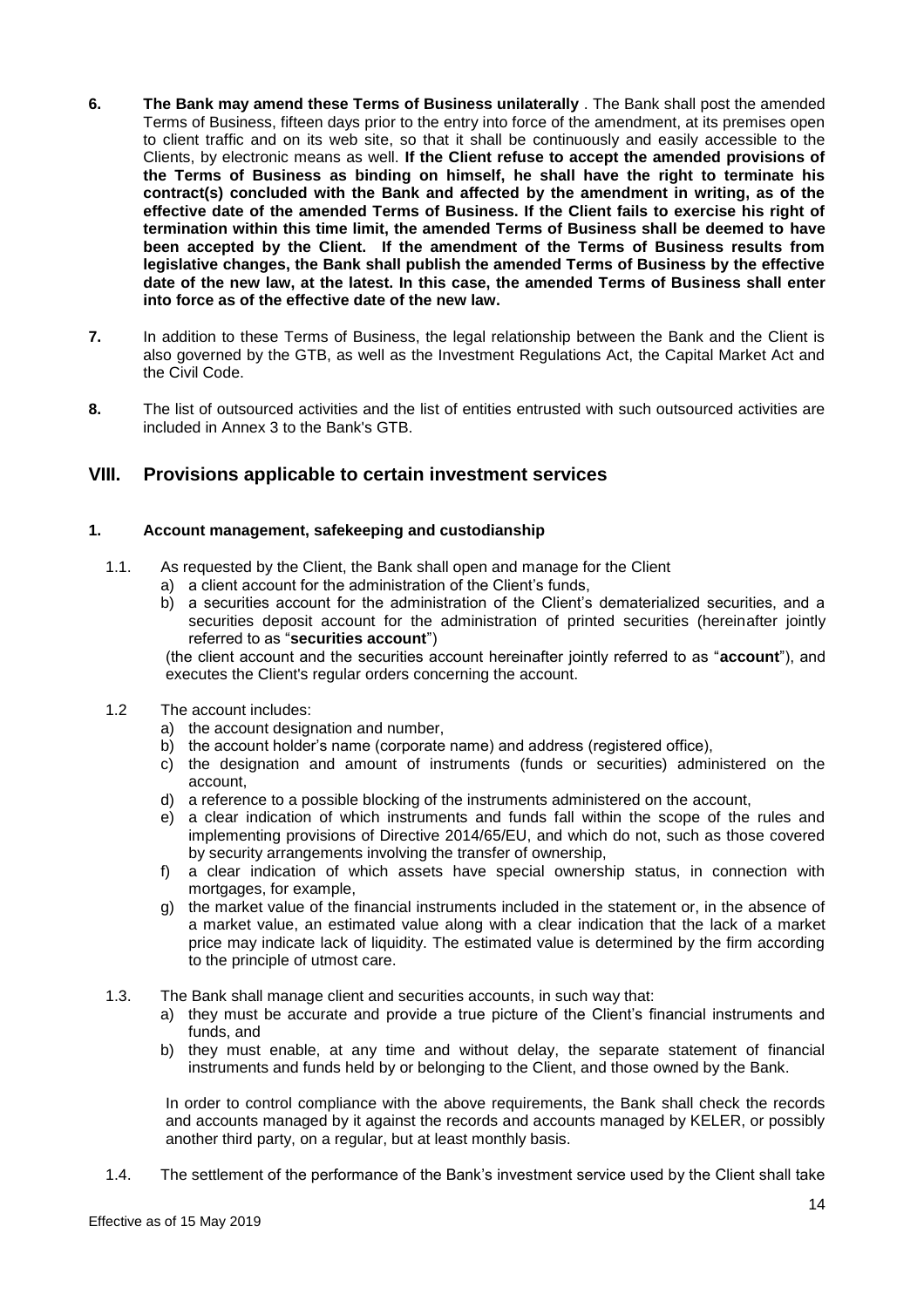place via the debiting or crediting of the account involved in the transaction.

- 1.5. The Bank shall issue an account statement for the crediting or debiting of the account, and send it to the Client after each transaction and once per year.
- 1.6. The Bank shall perform its tax deduction, payment and administration activities arising from its obligation as a place of disbursement, in line with the effective tax regulations. However, the Bank hereby informs Clients that, in respect of certain transactions related to financial instruments specified in contracts, charges or tax liabilities may occur, whose payment shall not take place through the Bank.
- 1.7. The Bank shall have the right to charge the costs related to the issuing and posting of account statements and other certificates directly to the Client's account.
- 1.8. The Bank shall have the right to correct credit and debit transactions arising from its own mistake without any relevant action on the Client's part, and without limitation in time; it may debit assets credited by error to the Client's account, or credit assets debited by error on the Client's account.
- 1.9. In order to secure its overdue claims against the Client, the Bank may block the account specifying the Bank as the beneficiary. The Bank shall maintain the blocking until the Client settles his outstanding debts owed to the Bank, including any additional charges.
- 1.10. Assets administered on the account may be disposed of by the Client or his representative specified on the Data Sheet included in the Annex to the account management contract.
- 1.11. Based on the contract concluded with the Client, the Bank undertakes to perform the safekeeping of securities produced in a physical form, and to provide custody for securities under a separate agreement.
- 1.12. The securities may be deposited by transferring to the securities account or crediting on the securities account.
- 1.13. If it turns out, when verifying the securities received, that a security is fake, falsified, blocked or fails to meet the conditions set forth in these Terms of Business or the contract with the Client, the Bank shall notify the Client of this, and any loss suffered or costs incurred in connection with the foregoing, including the Bank's costs related to the verification of origin shall be borne solely by the Client.
- 1.14. The Bank shall accept printed and registered securities with a blank endorsement only.
- 1.15. In the course of its safekeeping and custody service, the Bank uses the services of KELER as central depository. KELER may manage the financial instruments and funds of the Client. The Bank is liable to the Client for the activities and omission of KELER. KELER keeps the financial instruments and funds of the Client on a pooled account, that is the assets of the Client are not separated from the assets of the Bank's other clients. The risk of keeping funds on a pooled account is that upon the liquidation of KELER the owner of funds and financial instruments may be impossible to identify in default of appropriate records. The Client may initiate with the Bank to have its financial instruments and funds managed on an individual subaccount at KELER. The costs of this are laid down in the List of Terms and Conditions for Investment Services. Upon the liquidation of KELER as central depository, securities clients deposited with the central depository or the securities registered on the securities accounts and securities deposit accounts of clients are not part of the assets subject to liquidation. Any pecuniary claim of a client arising during the liquidation proceeding shall be treated the same as the claim represented in the security, which it replaces. The collateral referred to in Section 338 of Act CXX of 2001 held by the central securities depository that is subject to liquidation shall not comprise a part of the assets of the central securities depository for the purposes of liquidation. If any part of the assets of clients cannot be returned to the clients, these claims shall be satisfied from the central securities depository's assets following the satisfaction of liquidation charges, by way of derogation from the provisions of Section 57 of the Bankruptcy Act governing the sequence of the satisfaction of claims.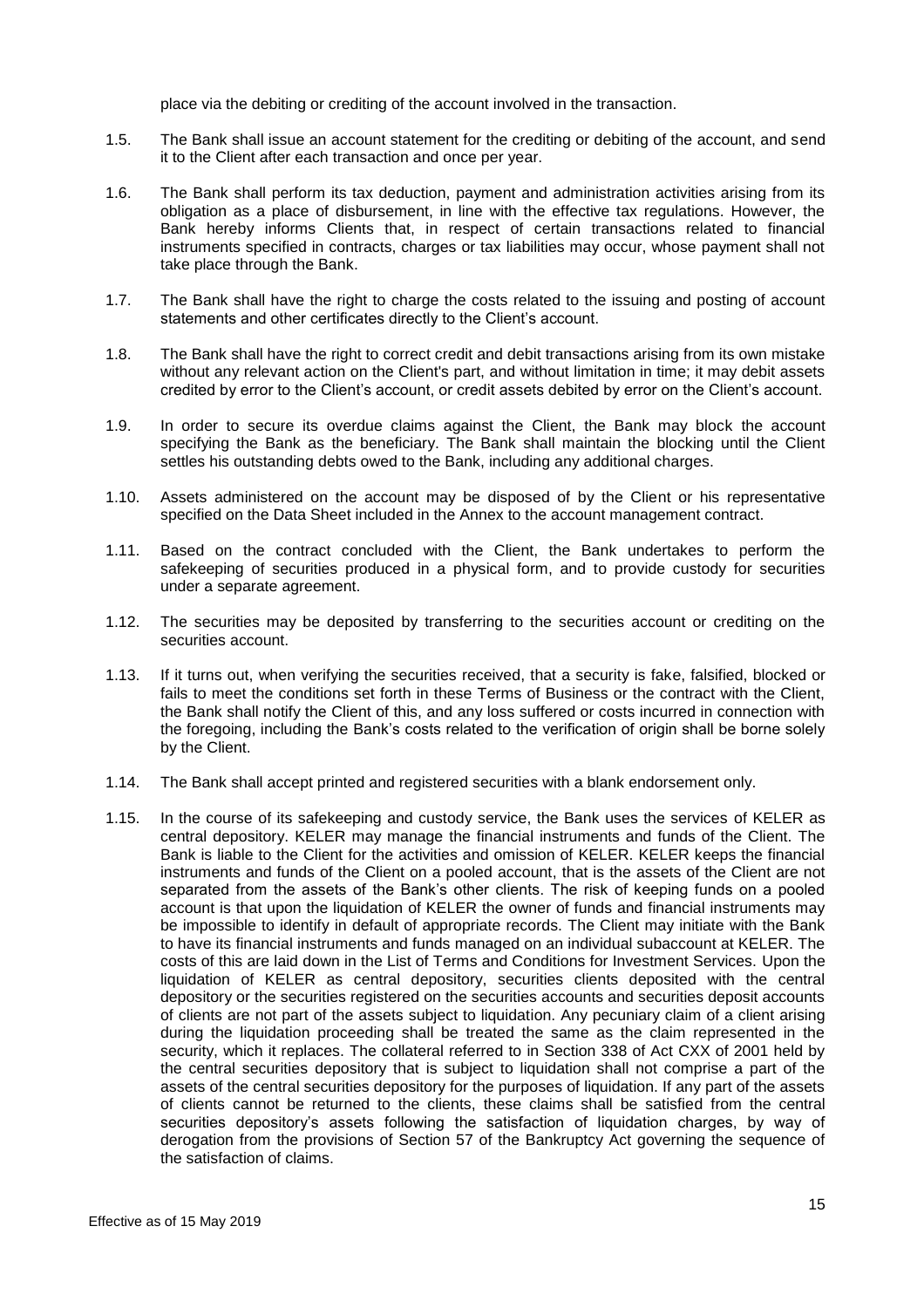## **2. Own account dealing**

- 2.1. In the lack of transaction coverage or specified collateral, the Bank has the right to reject an order, or keep an order already accepted in pending status. For a pending order, if the Client fails to comply with the obligation to provide transaction coverage or collateral, the Bank may cancel the order. In this case, all losses and costs arising from such cancellation shall be borne solely by the Client.
- 2.2. As part of its own account dealing, the Bank either buys financial instruments from the Client on its own account or sells financial instruments to the Client from its own account.
- 2.3. In the context of own account dealing, the transferor of financial instruments must make sure that the financial instruments transferred form its exclusive property, are clear of any liens, claims and encumbrances, and that no third party has any right in respect of the financial instruments that could limit or prevent the transfer of ownership to the buyer free of any restriction or encumbrances.
- 2.4. The Bank shall not be liable for any future changes in the value or yield of the securities or financial instruments purchased by the Client.
- 2.5. The rules of sale and purchase shall apply, mutatis mutandis, to securities swap transactions.
- 2.6. In the course of its own account dealing, the Bank shall perform its post-trade disclosure obligation under Articles 20 to 21 of Regulation (EU) No 600/2014 on securities transfers by using an approved disclosure mechanism (APA).
- 2.7. In the course of its own account dealing, the Bank shall perform its transaction reporting obligation under Article 26 of Regulation (EU) No 600/2014 on securities transfers by using an approved reporting mechanism (ARM).
- 2.8. In the course of its own account dealing, the Bank may not operate an internal matching system that executes Client orders on a multilateral basis.

## **3. Investment advice**

- 3.1. Based on the Client's order, the Bank shall provide an investment advice service, in line with the provisions of an individual contract to be concluded with the Client, as part whereof it shall provide customized recommendations related to the transaction with a given financial instrument, not including the disclosure of publicly available facts, data, circumstances, studies, reports, analyses and advertisements, and the prior and subsequent information provided to the Client under the Investment Regulations Act.
- 3.2. The Bank shall assume no liability for the effectiveness of the investment advice provided, or the value retention or yield of the investment.
- 3.3. The Bank shall provide the investment advice service subject to a successful suitability test, as specified above.
- 3.4. When providing investment advice, the Bank prepares a report for its retail Client, which summarizes the advice given and explains why the recommendation suits the retail Client, including how it fits the Client's goals and personal circumstances, with particular regard to the required term of the investment, the Client's knowledge and experience, and the Client's attitude to risks and loss absorbing capacity. An agreement on the purchasing or selling of a financial instrument may only be made with the Bank by a recorded phone call, which does not enable the prior handover of the suitability report. Before receiving investment advice, the Client must agree that the Bank will deliver, by way of a letter with return receipt, the written suitability statement immediately after concluding the agreement for the given transaction with the Client.
- 3.5. The Bank does not provide investment advice on an independent basis within the meaning of Article 53 of Regulation (EU) 2017/565. Furthermore, the Bank shall not undertake, as part of its investment advice service, to assess a sufficient range of financial instruments available on the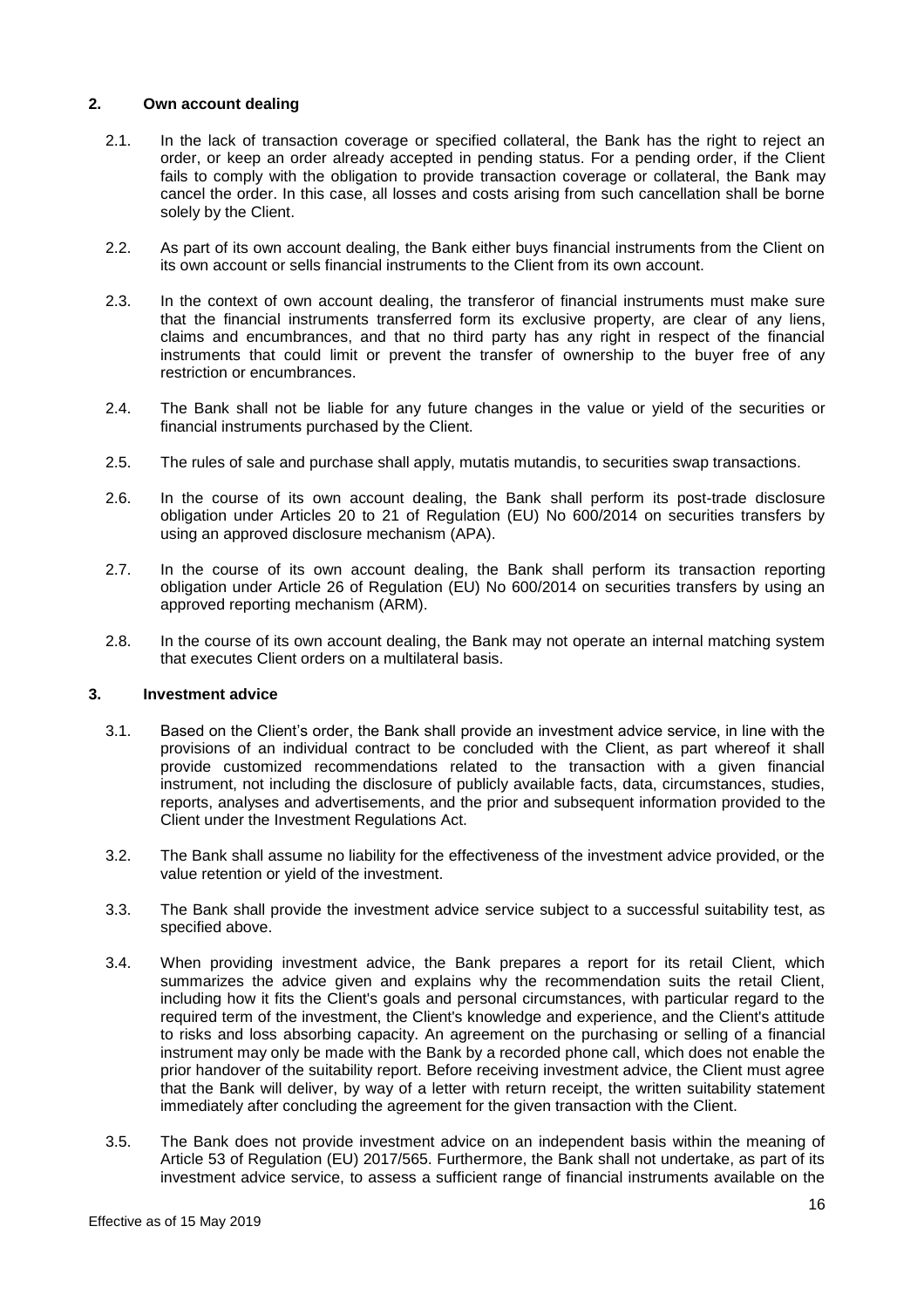market, which will be sufficiently diverse, with regard to their types and issuers or the providers of products, so that it will ensure the achievement of the Client's investment goals. Additionally, the Bank may restrict its investment advice to financial instruments issued or offered by organizations closely affiliated with the Bank, or such other entities that maintain other legal or economic relationships – such as a contractual relationship – with the Bank.

3.6. The Bank does not conduct regular suitability assessment within the meaning of paragraph (13), Article 54 of Regulation (EU) 2017/565.

## **4. Own account dealing with foreign currency in connection with the investment service activity**

- 4.1. In connection with investment services, the Bank may sell, purchase or swap foreign currencies under an individual contract to be concluded with the Client.
- 4.2 Foreign currency shall include claims denominated in foreign currency (cash equivalent instruments, bank account or other monetary claims).
- 4.3. It shall carry out spot transactions in line with the GTB.

## **5. Investment research and financial analysis**

- 5.1. The Bank may carry out investment research or financial analyses either for the Client, under an individual contract with the Client, or for the general public, at its own option.
- 5.2. Investment research shall mean such analyses, recommendations or other information concerning a financial Instrument or its issuer, whose publication or disclosure to others which may lead to their publication may influence an investor in exposing his own or others' funds or other property, either in whole or part, to the impacts of the capital market (investment research shall not include the provision of investment advice).
- 5.3. As part of such investment research, the Bank must provide clear, unambiguous, balanced and accurate information.

These Terms of Business agreement were drawn up in Hungarian, English and German languages. In case of any conflict, the Hungarian version shall prevail; the English and German versions are for information only.

Budapest, 15 May 2019

Commerzbank Zártkörűen Működő Részvénytársaság